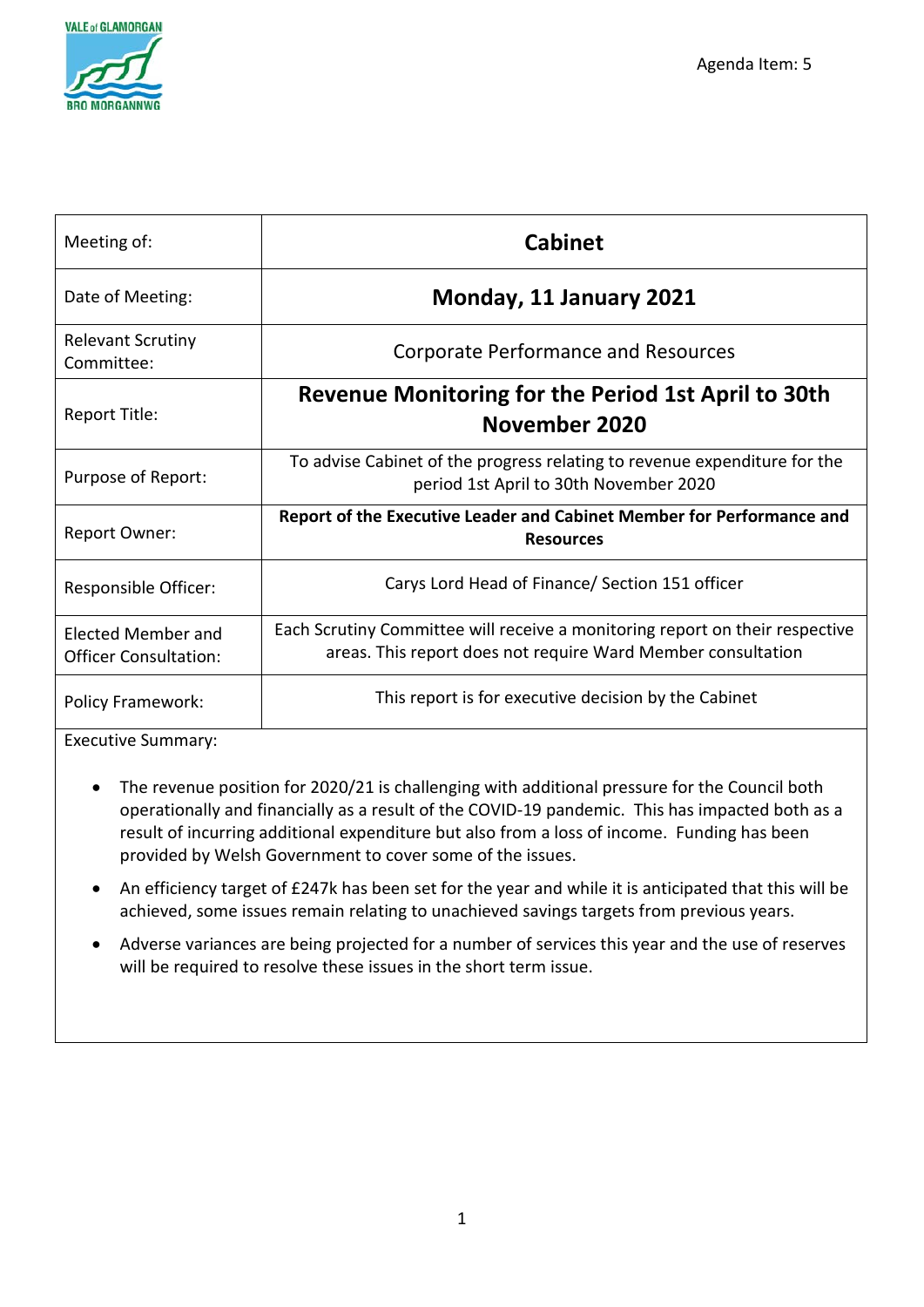## **Recommendations**

- **1.** That the position with regard to the Authority's 2020/21 Revenue Budget be noted.
- **2.** That this report be referred to Corporate Performance and Resources Scrutiny Committee for consideration.

## **Reasons for Recommendations**

- **1.** To inform Cabinet of the projected revenue outturn for 2020/21.
- **2.** To advise Members of financial position.

# **1. Background**

**1.1** Cabinet on 16th November 2020 approved the revised revenue budget for 2020/21 (minute no c372) and Cabinet on 30th November 2020 approved the revised Housing Revenue Account budget for 2020/21 (minute number c398). There is an approved drawdown from the Council Fund during 2020/21 of £1m.

# **2. Key Issues for Consideration**

## **Impact of COVID-19**

- **2.1** The revenue position for 2020/21 is challenging with additional pressure for the Council both operationally and financially as a result of the COVID-19 pandemic. This has impacted both as a result of incurring additional expenditure but also from a loss of income.
- **2.2** Since March 2020, Welsh Government (WG) has provided financial support to cover additional expenditure incurred via the Local Authority Emergency Hardship Grant. For the period March to October 2020 the Council will receive over £7m. The table below shows the value of the grant claimed to date, the value of items that WG have advised are ineligible for the grant, the value of items that are awaiting confirmation from WG and also actual grant received. Funding in some form will continue during this financial year, however, the basis on which funding will be released may change over the months as circumstances change.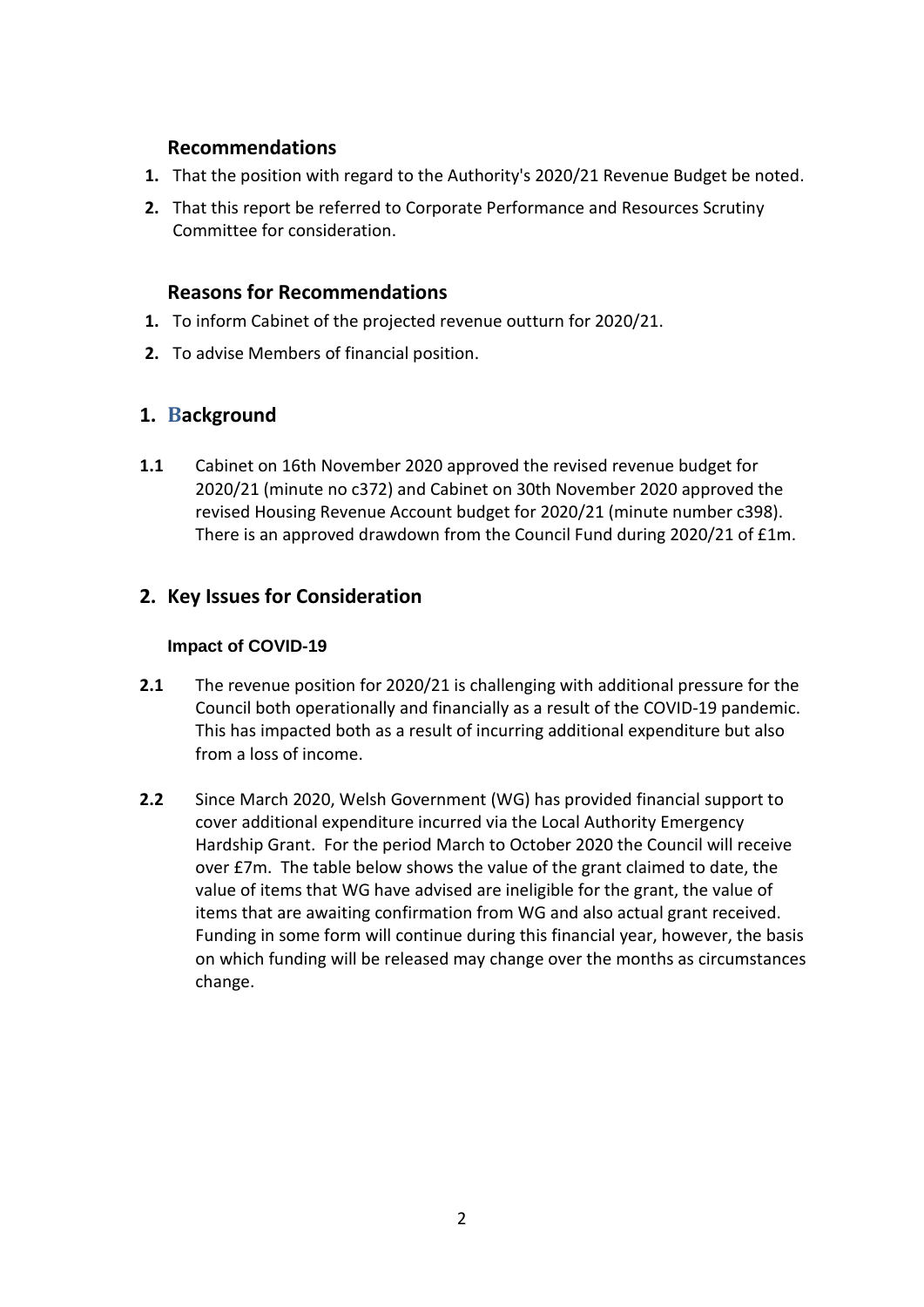| <b>Month</b> | Grant<br>Claimed<br>£000 | <b>Items</b><br><b>Disallowed</b><br>£000 | 50%<br>Paid<br>£000 | Grant<br><b>Due</b><br>£000 | On Hold<br>£000 | Grant<br><b>Received</b><br>to Date<br>£000 |
|--------------|--------------------------|-------------------------------------------|---------------------|-----------------------------|-----------------|---------------------------------------------|
| March        | 108                      | 0                                         | $-27$               | 81                          | 0               | 81                                          |
| April        | 1,349                    | $-110$                                    | 0                   | 1,239                       | 0               | 1,239                                       |
| May          | 2,003                    | $-491$                                    | $-268$              | 1,244                       | 0               | 1,244                                       |
| June         | 1,496                    | $-20$                                     | $-62$               | 1,414                       | 0               | 1,414                                       |
| July         | 1,271                    | 0                                         | 0                   | 1,271                       | 0               | 1,271                                       |
| Aug          | 427                      | $-4$                                      | 0                   | 423                         | 0               | 423                                         |
| Sept         | 542                      | $-2$                                      | 0                   | 540                         | 0               | 540                                         |
| Oct          | 1,126                    | $-2$                                      | 0                   | 1,124                       | $-2$            | 1,122                                       |
| <b>Total</b> | 8,322                    | $-629$                                    | $-357$              | 7,336                       | $-2$            | 7,334                                       |

- **2.3** The main area of expenditure which has been disallowed relates to the additional 10% payment made to frontline staff in Social Service, both internally and to external providers and in Neighbourhood Services to acknowledge the risk they have been undertaking during the pandemic. This expenditure was disallowed by WG as it was a local decision and WG are providing funding for areas which are consistent across all authorities. A claim for the 10% payment to staff was therefore not included in the June, July or August claim to WG and is not included in the table above. They have also rejected any claims that relate to the Housing Revenue Account, again on the basis of consistency, as not all authorities have housing stock. WG has provided 50% funding for IT related expenditure up to the end of June and the figures in the above table relate to both revenue and capital costs. From 1st July, no further claims can be made for IT related expenditure and 100% of the costs have to be met by the Council.
- **2.4** In addition, WG are also providing grant support to cover the loss of income and £2.02m has been received for the first 2 quarters of the year. WG have now provided further clarity as to what income will not be eligible. They consider that the reduction of income relating to Planning Fees, Building Control Fees, Land Charges, Registrars and Licensing are delays in income rather than a loss therefore grant funding will not be provided and the situation will be reviewed during February 2021. However 50% of the Licensing and Registrars lost income claim was paid for quarter 1. The income losses going forward are again uncertain due to the new lockdown restriction however claims will be made to WG as appropriate.
- **2.5** The Council has also received other specific grant funding from WG to cover additional costs relating to COVID-19 as shown in the table below.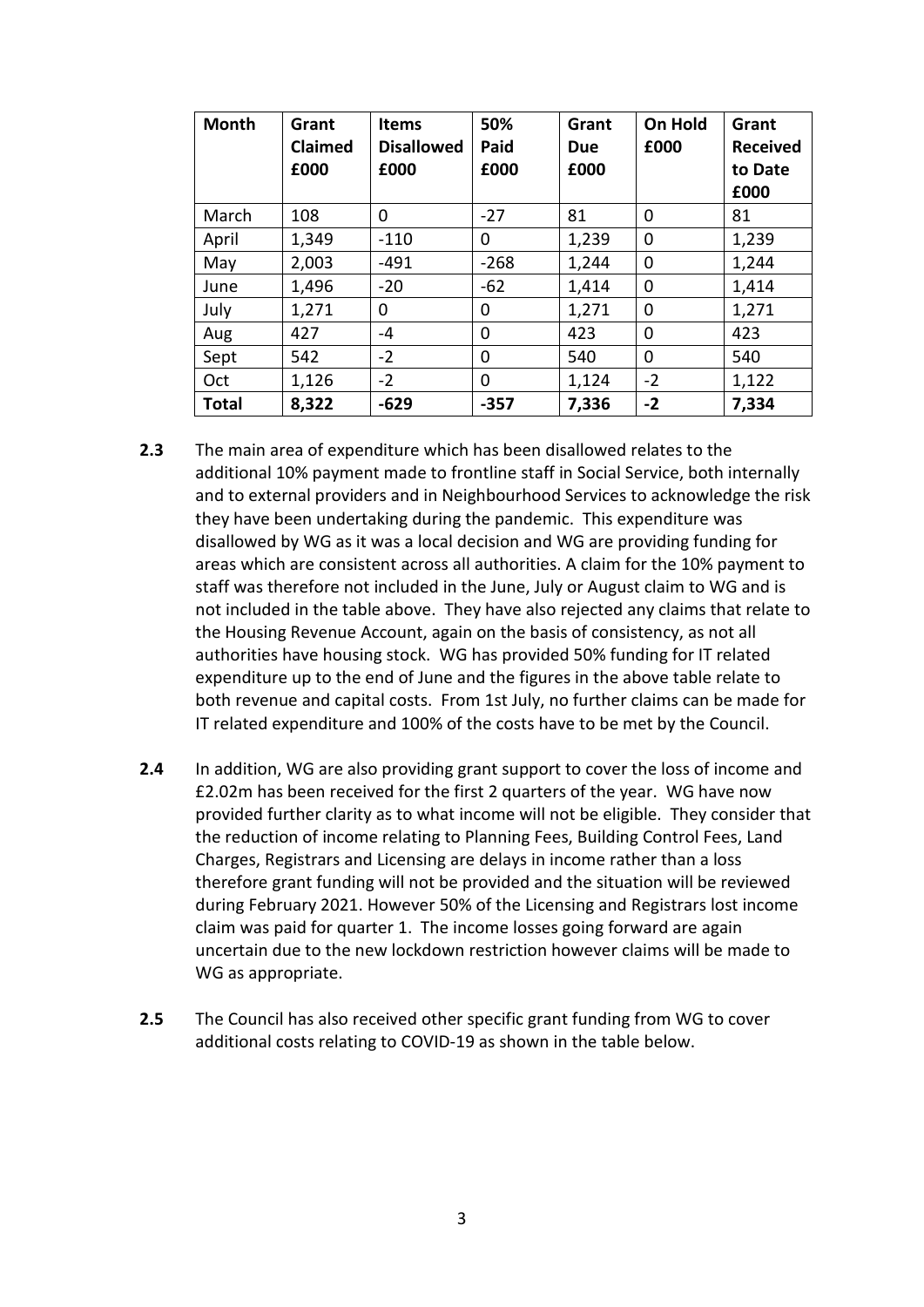| Grant                                                        | £000   |  |  |  |
|--------------------------------------------------------------|--------|--|--|--|
| <b>Business Support Grant</b>                                | 27,150 |  |  |  |
| Business Support Grant (2nd Tranche - October 2020)          | 6,735  |  |  |  |
| Retail Leisure Hospitality Rates Relief                      |        |  |  |  |
| <b>Start Up Business Grant</b>                               | 207    |  |  |  |
| <b>Business Restrictions Fund (December 2020)</b>            | 5,042  |  |  |  |
| Freelancer Grant (including increase November 2020)          | 486    |  |  |  |
| <b>Schools - Cleaning Products</b>                           | 32     |  |  |  |
| Schools - Accelerated Learning Programme                     | 717    |  |  |  |
| School Face Covering Grant (via WLGA)                        | 94     |  |  |  |
| Care Leavers COVID-19 Hardship Fund                          | 35     |  |  |  |
| Relieving court backlogs and supporting exits from care      | 87     |  |  |  |
| <b>Family Group Conferencing</b>                             | 77     |  |  |  |
| Intervention fund for supporting child and family well-being | 56     |  |  |  |
| Covid-19 Homelessness and Housing Related Support Services   | 74     |  |  |  |
|                                                              | 48,892 |  |  |  |

- **2.6** The Council is also issuing payments on behalf of WG under the Statutory Sick Pay scheme. The scheme has been open since 1 November and provides additional financial support to eligible social care workers when they are required to stay off work due to actual or potential exposure to COVID-19. The Council has also been issuing the £500 payment for care workers which was announced by WG earlier in the year.
- **2.7** The impact of the COVID-19 pandemic will be discussed in further detail throughout this report.

## **Revenue Financial Position**

**2.8** This year it is difficult to project the potential outturn position for the Council at year end, particularly with the prospect of varying lockdown restrictions between now and the end of the financial year. However, the table below details the amended budget and shows the position by service area based on current projections which will change as the year develops and further clarification on grant funding is received from WG. The unplanned use of reserves will be necessary in the short term and is currently projected to be around £3.4m. This is in addition to the already approved drawdown from the Council Fund during 2020/21 of £1m.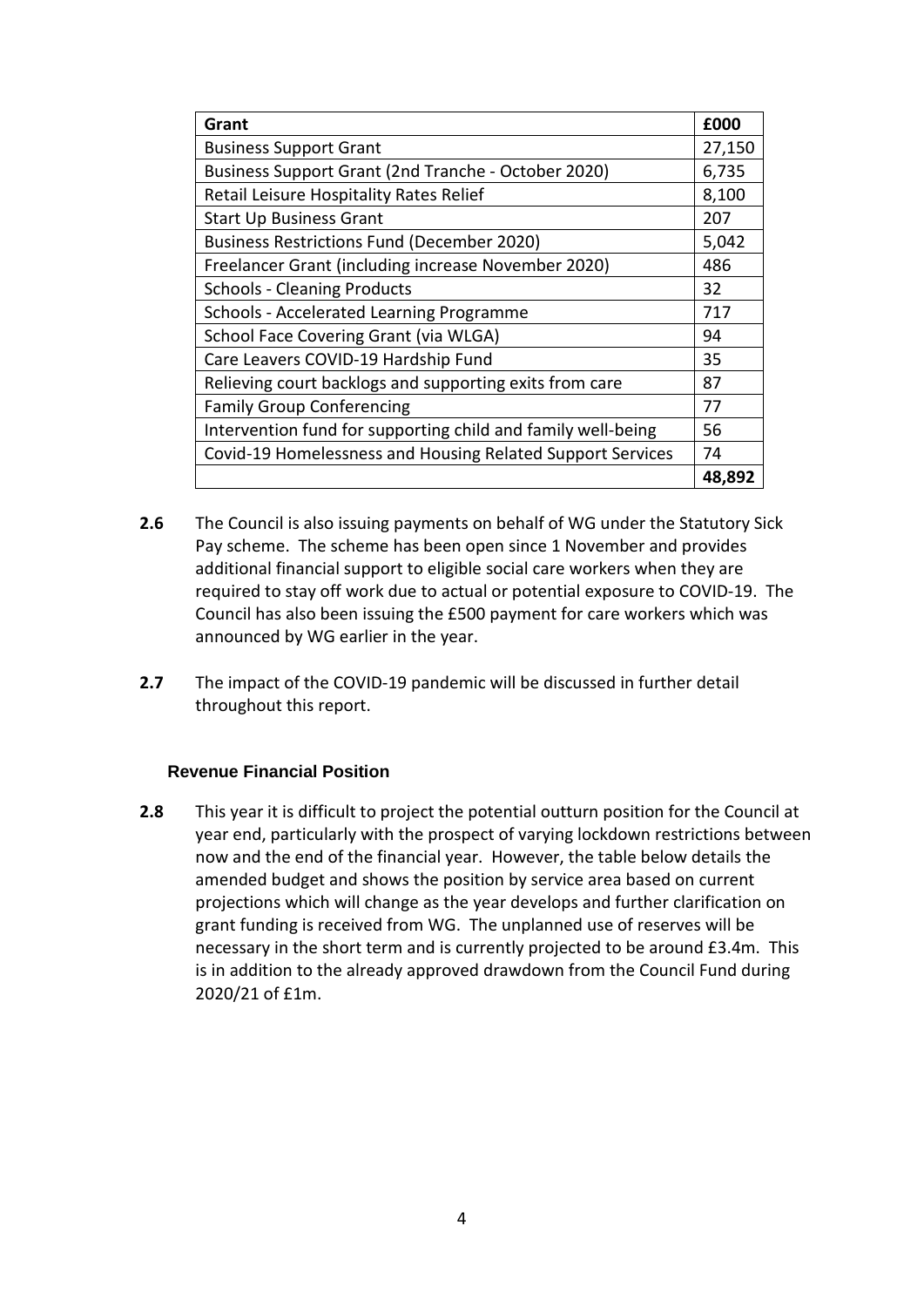|                                                      | 2020/21                   | 2020/21                  | 2020/21   | Variance                     |
|------------------------------------------------------|---------------------------|--------------------------|-----------|------------------------------|
| <b>Directorate/Service</b>                           | Original<br><b>Budget</b> | Amended<br><b>Budget</b> | Projected | (+)Favourable<br>(-) Adverse |
| <b>Learning and Skills</b>                           | £000                      | £000                     | £000      | £000                         |
| Schools                                              | 93,950                    | 93,850                   | 93,850    | $\pmb{0}$                    |
| Strategy, Culture, Community Learning<br>& Resources | 11,344                    | 8,146                    | 8,396     | $-250$                       |
| <b>Directors Office</b>                              | 231                       | 231                      | 231       | $\pmb{0}$                    |
| Additional Learning Needs & Wellbeing                | 2,921                     | 2,731                    | 2,680     | $+51$                        |
| <b>Standards and Provision</b>                       | 4,080                     | 4,364                    | 4,165     | $+199$                       |
| <b>Social Services</b>                               |                           |                          |           |                              |
| Children and Young People                            | 17,255                    | 17,220                   | 17,220    | $\pmb{0}$                    |
| <b>Adult Services</b>                                | 50,526                    | 50,461                   | 51,961    | $-1,500$                     |
| Unplanned use of Reserves                            | $\boldsymbol{0}$          | $\pmb{0}$                | (1,500)   | $+1,500$                     |
| Resource Management & Safeguarding                   | 371                       | 284                      | 284       | 0                            |
| Youth Offending Service                              | 737                       | 718                      | 718       | $\pmb{0}$                    |
| <b>Environment and Housing</b>                       |                           |                          |           |                              |
| Neighbourhood Services & Transport                   | 28,309                    | 24,262                   | 25,012    | $-750$                       |
| Unplanned use of Reserves                            | 0                         | 0                        | (750)     | $+750$                       |
| <b>Building/Cleaning Services</b>                    | 0                         | $\mathbf 0$              | 815       | $-815$                       |
| Unplanned use of Reserves                            | 0                         | $\pmb{0}$                | (815)     | $+815$                       |
| <b>Regulatory Services</b>                           | 1,894                     | 1,900                    | 1,900     | $\pmb{0}$                    |
| <b>Council Fund Housing</b>                          | 1,339                     | 1,317                    | 1,317     | 0                            |
| <b>Public Sector Housing (HRA)</b>                   | (17)                      | 7,058                    | 7,058     | 0                            |
| <b>Managing Director &amp; Resources</b>             |                           |                          |           |                              |
| Resources                                            | 651                       | 55                       | 348       | $-293$                       |
| Unplanned use of Reserves                            | 0                         | $\mathbf 0$              | (293)     | $+293$                       |
| Regeneration                                         | 2,024                     | 2,003                    | 2,003     | $\mathbf 0$                  |
| Development Management                               | 1,016                     | 1,017                    | 1,017     | 0                            |
| <b>Private Housing</b>                               | 848                       | 854                      | 854       | 0                            |
| <b>General Policy</b>                                | 23,942                    | 32,025                   | 32,025    | 0                            |
| Planned Use of Council Fund                          | (1,000)                   | (1,000)                  | (1,000)   | 0                            |
| <b>Total</b>                                         | 240,421                   | 247,496                  | 247,496   | 0                            |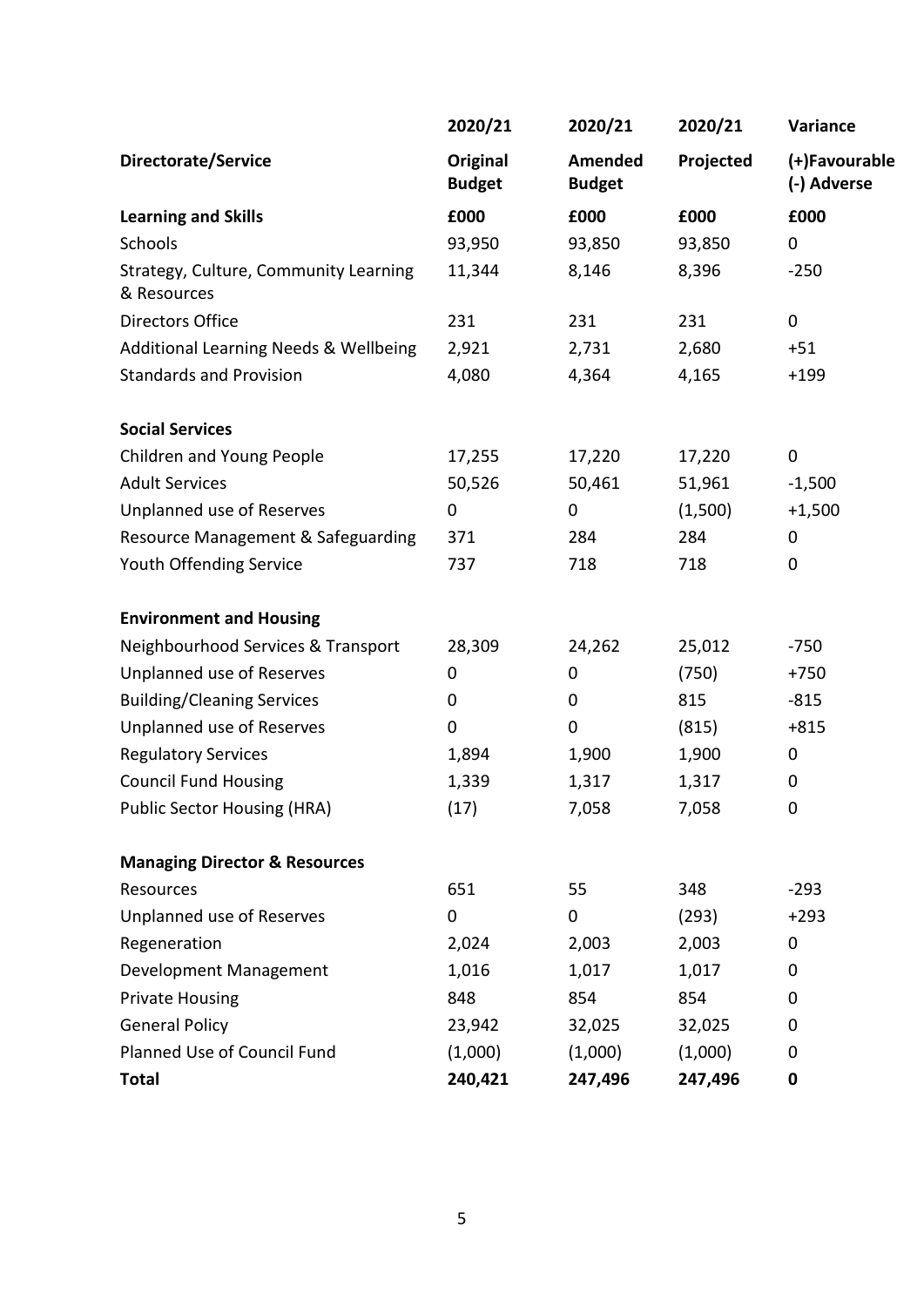## **Learning and Skills**

**2.9** The forecast for Learning and Skills is a breakeven position. The Education Pressures reserve has a current balance of £452k and therefore if this position deteriorates between now and the end of the financial year, funding will be transferred from the reserve.

Schools - The delegated budget relating to schools is expected to balance as any under/over spend is carried forward by schools. As at 1st April 2020 schools reserve balances stood at £839k. However this year it is possible that total school deficit balances may exceed total school positive balances and the school's balances may fall into an overall deficit position. This will be closely monitored and reported on further as the year progresses.

Additional expenditure has been incurred in schools in respect of COVID-19, however, most of this expenditure to date will be grant funded. Hubs have been set up in schools over the past months to provide childcare for key workers during the lockdown period. Funding for this provision has been received from WG through the Hardship grant. Where possible, grant funding has been claimed from WG to cover additional expenditure incurred by Schools since their reopening in September.

**2.10** Strategy, Culture, Community Learning & Resources - An adverse variance of £250k is projected at year end after a transfer of £125k from reserves.

School Transport is currently projecting an overspend of £392k. Local Education Authorities have a statutory duty to provide free school transport for pupils of statutory school age who reside beyond walking distance to the nearest appropriate school, in addition to a statutory duty to provide transport for pupils with additional learning needs who require access to specialist provision. The Council also provides discretionary support towards pupils in further education above the age of 16. The Learning and Skills Directorate is responsible for meeting the cost of any adverse variance against this budget even though the service is procured through the Environment and Housing Directorate. The following overspends are currently projected: Primary £17k, Secondary £122k, Further Education £40k and Additional Learning Needs (ALN) £213k.

Contract prices rose following the tendering of all school transport services in September 2019. From September 2020, additional mainstream routes have been required due to safety concerns and no transport provided in certain areas which has resulted in an increase in costs. Additional services are running as pupils are unable to attend their catchment school. There has been another significant increase in cost following the decision of one of the operators to hand back all the services that they were carrying out and there has been a need to set up additional ALN routes for September 2020. Transport costs to Ysgol Y Deri have increased while others have remained consistent with transport to some schools ceasing, such as St Illtyds Primary and Ysgol Bryn Derw and new transport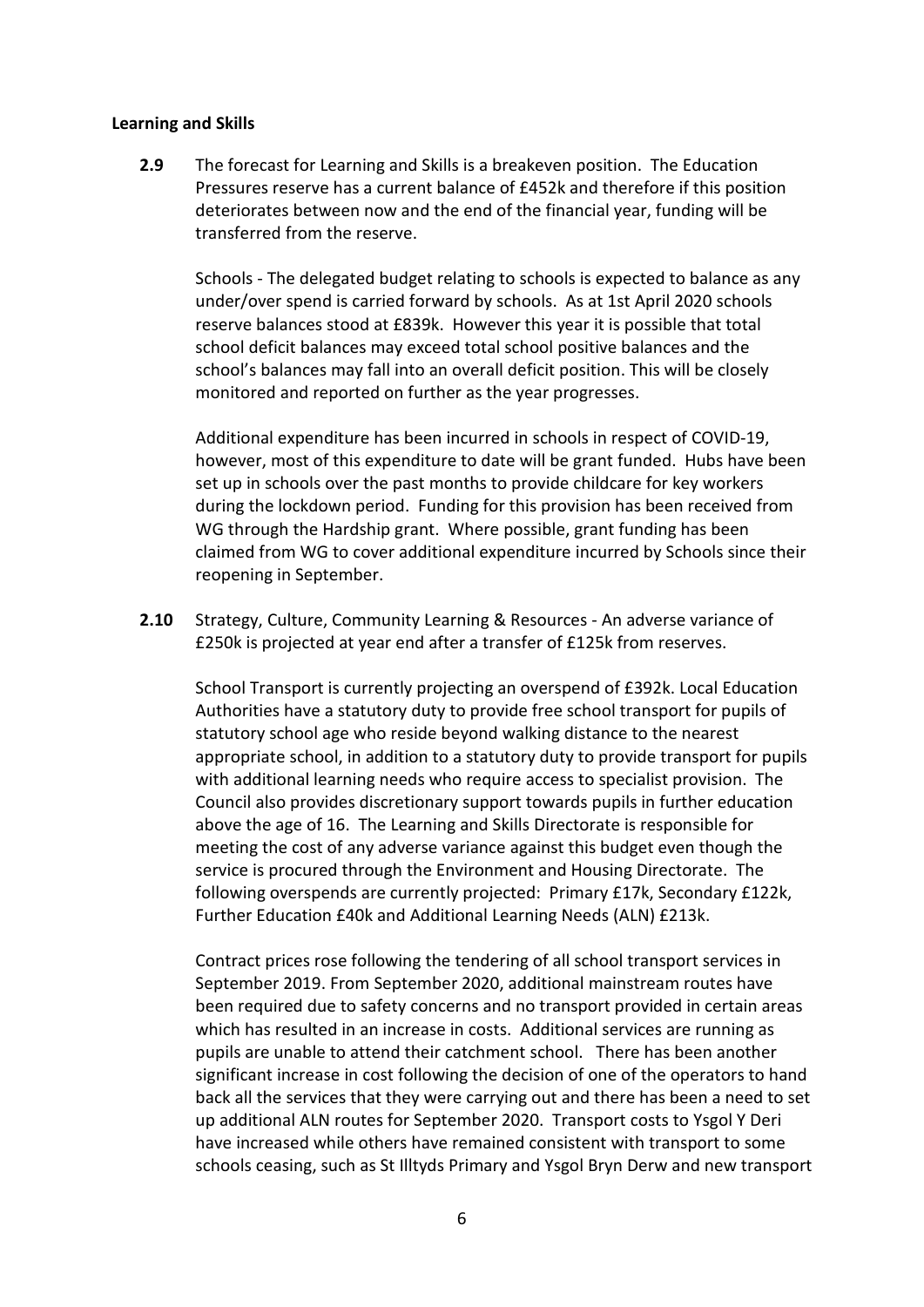requirements to schools such as Riverbank and Cowbridge Comprehensive. Some pupils with ALN have extremely complex needs and can require, at short notice, a change of transport, either because they have issues with other pupils, they have a change in their behaviour or a minor issue on transport means they can no longer travel on a certain route. There have only been an additional six pupils added to Ysgol Y Deri services since September 2019 but the addresses of the pupils are as far reaching as Llantwit and Ogmore, which in itself increases costs.

When schools were closed during the period April to June, the Council continued to pay school transport providers 75% of their contract to ensure that the service would be available when schools reopened, however, WG has offset this saving by reducing the funding they have provided for lost income.

Libraries are projecting an underspend of £47k. There are staffing underspends of £87k as a result of vacancies. It had been anticipated that £18k of the underspend would be used to offset the cost of implementing Openplus at Cowbridge and Llantwit Libraries and the provision of card payment machines in Libraries and software purchases of £12k. However, due to the COVID 19 pandemic Openplus will not be installed this financial year and it is therefore proposed that £30k is transferred into the Libraries reserves to fund this project during 2021/22. £10k will also be spent on the transformation of Penarth Library.

Adult Community Learning –The service is currently projecting that it will outturn with an underspend of £75k after transferring £37k to reserves. Vale Courses are projecting a £44k deficit. WG have provided funding for loss of income for quarter 1 and 2. The Get Back On Track programme is currently projecting a favourable variance of £76k due to staffing underspends and additional Cardiff and Vale College (CAVC) funding for skills@work. The CAVC Franchise is projecting a £13k underspend from the staffing budget. The CAVC Skills Development programme will also underspend by £30k. Welsh for Adults is due to underspend by £37k and it is proposed that this is transferred into reserves at year end. The reserve will be used to cover increasing costs and any potential future redundancy costs in light of the static/reduced grant over the 3 year contract and any possible grant claw back due to reduced enrolment numbers.

Schools Non Delegated expenditure – This budget is projected to underspend by £20k. Regular annual pension payments are made to Cardiff County Council and the Teachers Pension Agency in respect of teachers and support staff who were allowed to retire early during local government reorganisation in 1996. Some of these costs are reducing year on year and savings of £20k are currently projected for this year. There is currently an underspend of £65k against the Early Retirement/Voluntary Redundancy (ER/VR) budget. The intention is that this will be transferred to the Schools Invest to Save reserve at year end. It is a statutory requirement that redundancy costs are funded centrally. There is also a planned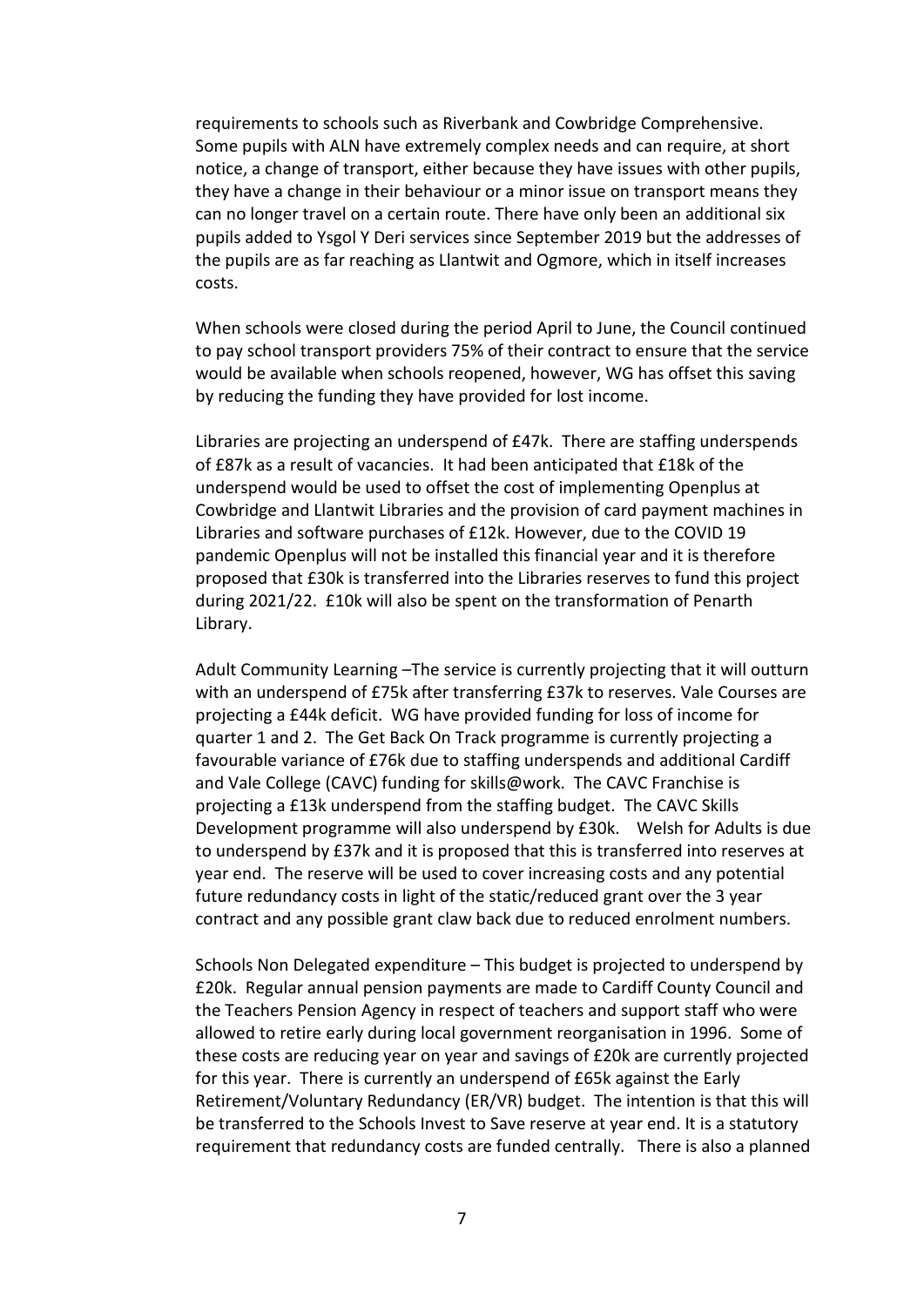transfer of £125k from the School Rationalisation Reserve to fund transitional costs in relation to the 21st Century Schools programme.

- **2.11** Directors Office It is anticipated that this area will outturn on target.
- **2.12** Additional Learning Needs & Wellbeing This service continues to face significant pressures due to the increasing needs of pupils within the Vale. However, a favourable variance of £51k is currently projected. Children's Placements is currently projected to underspend by £49k based on current information, however this will be reviewed based on any changes in placements. There is a favourable variance of £20k in the Prevention & Partnership budget and also a favourable £20k variance on the Complex Needs budget, both relating to staffing budgets. There is currently an adverse variance of £33k relating to Recoupment income and a £5k adverse variance against Additional Learning Needs.
- **2.13** Standards and Provision A net favourable variance of £199k is anticipated across the Standards and Provision Service due to savings on employee costs in both the Youth Engagement and Progression service of £74k and in the Schools Improvements budget of £22k. There is currently a favourable variance of £91k projected in the budget which provides support for out of school tuition (OOST) for pupils whose medical needs mean they are unable to attend which is as a result of a reduction in the number of pupils receiving the service. The Inclusion & Wellbeing budget is projected to outturn with a £12k underspend mainly as a result of savings on staff costs.

## **Social Services**

**2.14** It is anticipated that Social Services will overspend by £1.5m this year.

Children and Young People Services – In recent months there has been growing pressure on the Division due to an increased demand for the service, partly as a result of the COVID 19 pandemic. It will therefore be necessary over the coming months to try to increase staff capacity to manage this demand. Further information will be provided as the situation develops. There still remains pressure on the children's placements budget given the complexities of the children currently being supported and the high cost placements some of these children require to meet their needs. This is further impacted by the COVID-19 pandemic and the significantly higher demand for placements. Work continues to ensure that children are placed in the most appropriate and cost effective placements. There is also pressure due to legal costs being incurred as a result of complex court cases that require Counsel's involvement. In addition this year there have been greater costs incurred in relation to children being placed for adoption outside the Vale Valleys and Cardiff Adoption partnership area. This does not reflect more children being placed in agency placements, rather that the staggered payments made for these placements have fallen more significantly in this financial year. £500k of the 2020/21 WG Social Care Workforce and Sustainability Pressures Grant has been allocated to this service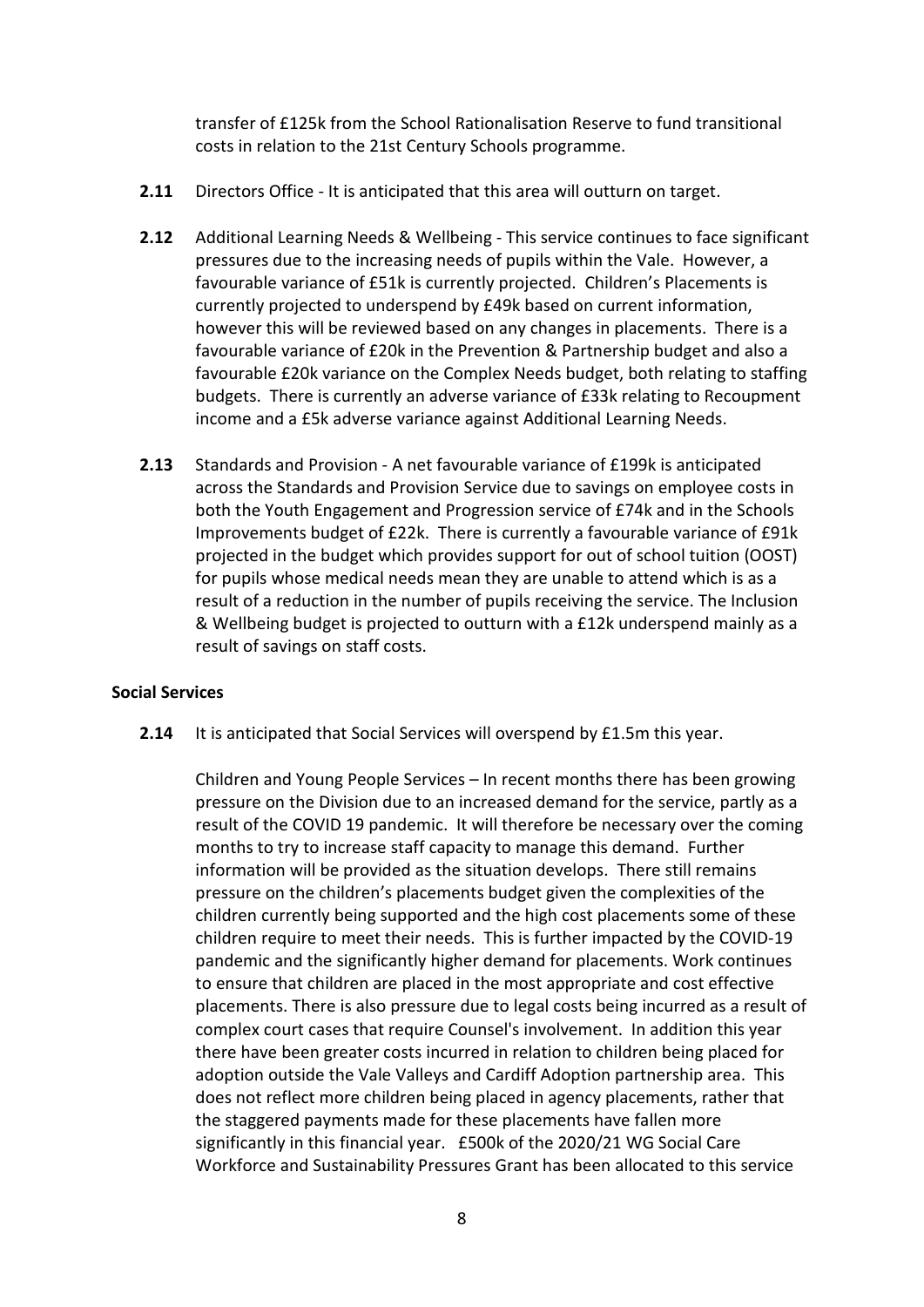which has been received for a second year and with additional funding provided by the Council as part of the budget setting process for 2020/21, the overall Children and Young People Services budget is currently projected to breakeven. The outturn position could fluctuate as the year progresses if the number of children looked after and/or complexity of needs change, particularly with the potential high cost of each placement.

Adult Services - The service is now projecting an overspend at year end of around £1.5m. This is after Social Care Workforce and Sustainability Pressures Grant funding has been received from WG for a second year and this year £1.1m of this grant has been allocated to Adults Services. Of the overspend, £1m is due to the pressures on the Community Care Packages budget which is extremely volatile and therefore difficult to predict. Work is ongoing to review this position, particularly in light of the current circumstances. As part of the Council's commitment to acknowledge and support the work Council staff are undertaking in the care sector during the COVID-19 pandemic, a temporary pay increase of 10% has been provided. There has also been a similar payment totalling around £500k to staff working for external domiciliary providers and residential and nursing home providers. WG is not prepared to fund this additional payment to Council or external provider's staff via the Hardship grant as it is a local decision and therefore the costs have to be financed by the Council. Other support provided to external care providers such as the provision of PPE and additional staffing hours due to sickness/shielding etc will be funded by WG. Payments made to care home providers for void beds and for void beds in the Council's own care homes for the 6 months ending 30th September 2020 has been claimed from WG and will continue to be claimed in future quarters. The service has needed to purchase large quantities of PPE over the past months and funding for these costs has been received from the WG Hardship grant. Figures could fluctuate during the remainder of the year however any overspend at year end will be funded from the Social Services Legislative Changes reserve.

**2.15** Youth Offending Service - It is currently anticipated that this service will breakeven at year end.

## **Environment and Housing**

**2.16** Neighbourhood Services & Transport is currently projected to have an adverse variance of £750k against the 2020/21 budget. Funding for budget pressures of £1.25m has been provided as part of the 2020/21 budget setting process, however, there remains considerable pressure on the budget.

Waste Collection Service - The service is anticipating an adverse variance of around £1m by year end. There still remains continued pressure on employee and transport budgets due to downtime involved in travelling to Cardiff to dispose of waste. However this will reduce once the waste transfer station is operational which is due to take place during 2021/22. Staffing numbers have been increased to enable the maintenance of the service through the COVID 19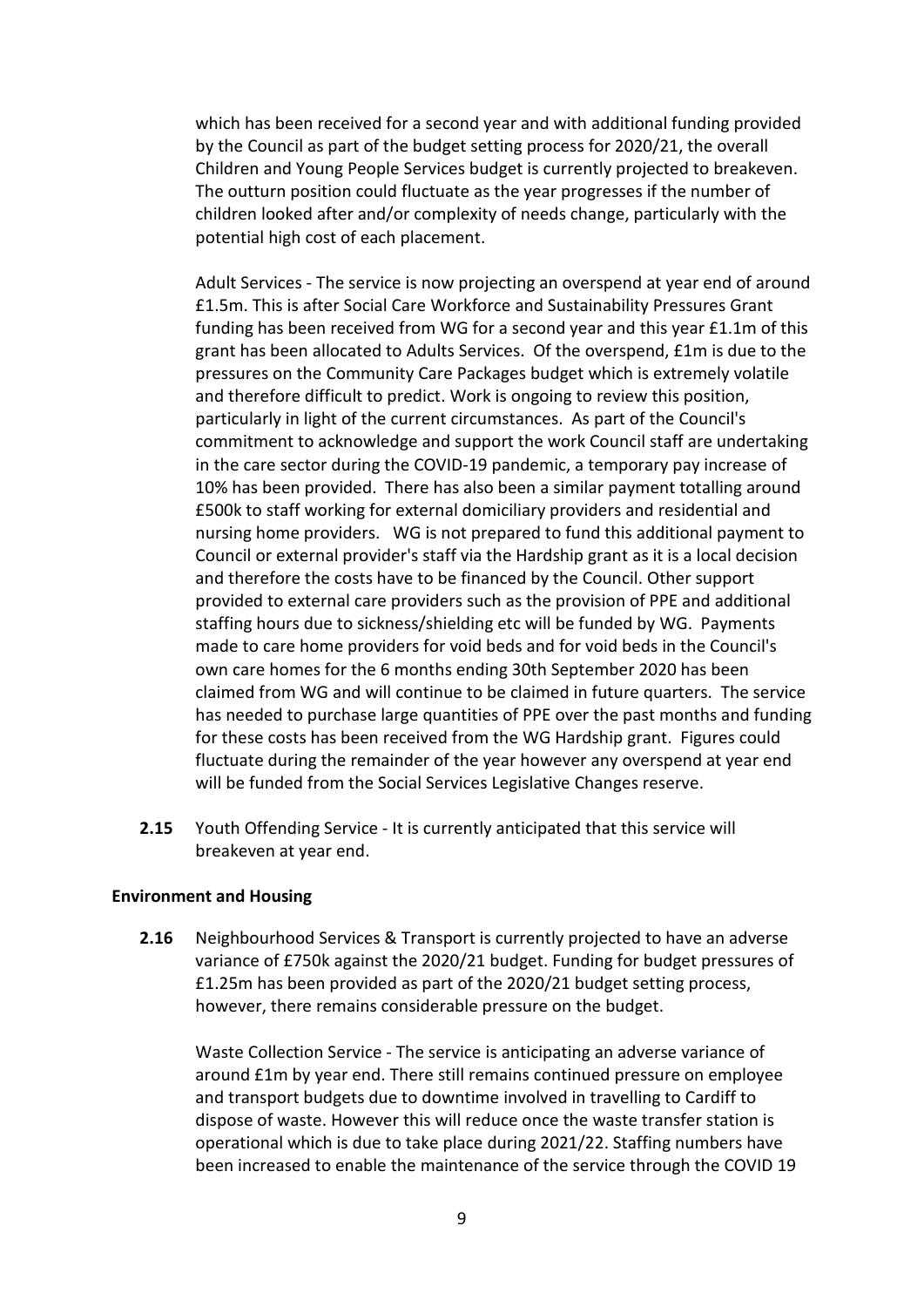pandemic and to be able to observe social distancing. This increased cost is, however, being claimed against the WG Hardship grant. A temporary additional 10% uplift in salary was paid to frontline staff in this area to acknowledge the difficulties they face and as previously stated this is not being funded by WG. This uplift had been approved for the period from April to the end of August 2020 and will cost the service around £175k. There was also a decrease in the Waste Grant from WG for 2020/21 which funds part of the recycling collection service. The next phase of the recycling rollout commenced in Barry during October 2020. This will ensure that the majority of recycling is delivered to UK markets rather than being sent abroad and will further reduce the costs currently being spent on treating recycling as the Council should get an income for the majority of recycling it collects rather than paying for the treatment of our co-mingled recycling. Currently, there remains pressure on the budget due to the high price being paid for the year to date to treat co-mingled recycling. It is estimated that these factors have added an additional £200k pressure to the budget, however, this should improve in future years as a result of the full rollout of a kerbside sort method of recycling. To offset the pressures above there are savings on vacant posts elsewhere in the service of around £450k. The additional costs of £175k relating to the additional 10% paid to frontline staff will be funded centrally from monies set aside at the end of 2019/20 in the Council Fund in order to meet any potential additional costs relating to the COVID 19 pandemic. The remaining £575k will be funded from the Neighbourhood Services reserve.

- **2.17** The COVID 19 pandemic has created a number of budget pressures including the loss of income from car parking, commercial waste, leisure centres, concessions, environmental enforcement and civil parking enforcement income. Grant funding has been received from WG for the first 2 quarters of the year and it is currently anticipated that further funding will be available until the end of the financial year.
- **2.18** Building Services The Building Maintenance service is currently running at a significant deficit due to the decrease in level of work being undertaken as a result of the COVID 19 pandemic. The majority of work undertaken by Building Maintenance is within public buildings or Council houses and therefore the level of work has reduced significantly. It is estimated that the trading unit has been losing on average around £17.5k per week for the first 8 months of the year as the Building Maintenance operatives are unable to recover all of their costs from undertaking work. Around 1,000 chargeable hours were undertaken per week in 2019/20, this has reduced to around 500 hours per week on average in the first 8 months of 2020/21. The net impact is a current deficit for April – November of £400k on work that would have been undertaken on Housing properties and £200k from public buildings which is a total of £600k. Due to new lockdown measures it is extremely unlikely that the adverse position will be recovered, and any year end adverse variance will need to be funded from the Council Fund and the Housing Revenue Account. A year end overspend of £750k is being reported however this position could deteriorate by the end of March 2021 as a result of further lockdowns.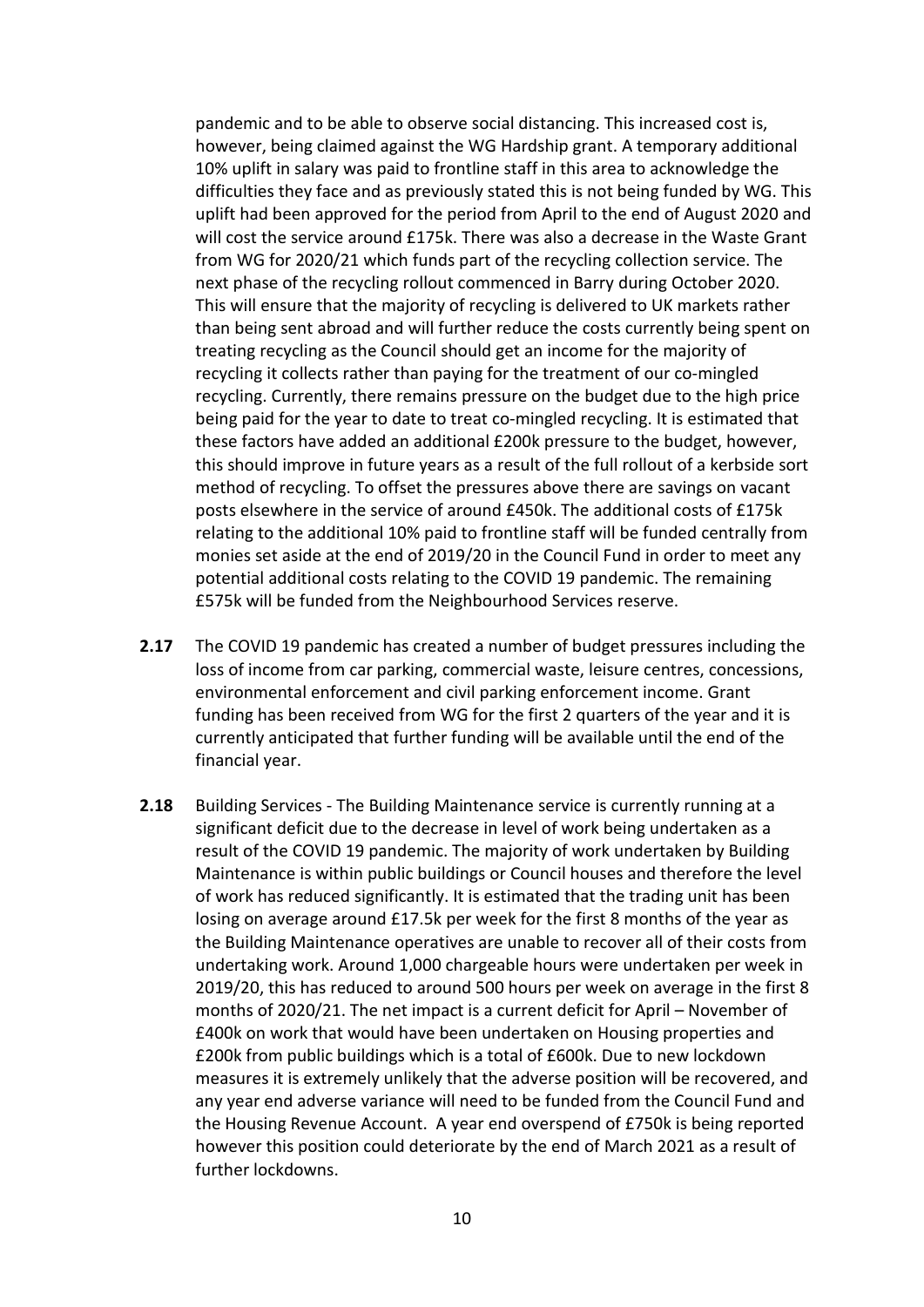- **2.19** Building Cleaning It is anticipated that the income for Building Cleaning will not decrease to the same level as Building Maintenance as client budgets will be charged their annual sum agreed as part of the Service Level Agreement even though some buildings may not have been fully operational through the COVID 19 pandemic. There will however be a pressure on the trading account due to the additional 10% paid to the frontline cleaning staff. It is estimated that this will be a value of £65k that cannot be recharged on to clients and will be funded centrally from monies set aside at the end of 2019/20 in the Council Fund in order to meet any potential additional costs relating to the COVID 19 pandemic.
- **2.20** Regulatory Services The allocation represents the Vale of Glamorgan's budget for its share of the Shared Regulatory Service (SRS). A separate set of accounts is maintained for the SRS and periodically reported to the Shared Regulatory Service Joint Committee. It is anticipated that the SRS will outturn on target.
- **2.21** Council Fund Housing In response to the WG guidance on managing homelessness during the COVID-19 pandemic, the Housing Solutions Team is still working hard to secure additional emergency temporary accommodation for the Vale's homeless clients. The team has successfully housed 348 clients in 116 bed and breakfast rooms acquired in three local hotels. This is in addition to the clients placed in the Council's normal stock of 147 units of temporary accommodation (Ty Iolo hostel, council, leased and shared properties in the private rented sector). Since April the additional costs of this increased accommodation has been funded by WG and in order to maintain sufficient options for temporary accommodation, WG has agreed that the Council block book all 116 hotel rooms until 31st March 2021, and that the costs will be covered by the Hardship grant. Should this funding reduce or cease beyond March 2021, the on-going costs of temporary accommodation for the homeless will be significant and the service will not be able to contain the costs within its existing budget. As Members are aware, discussions are still on-going regarding the future monitoring of the CCTV output. The Police and Crime Commissioner for South Wales has put in place a working group to review the CCTV services across all local authorities in an attempt to come up with a consistent approach to service delivery going forward across the region. In addition, a local working group in the Vale of Glamorgan has been convened, made up of Officers from the Council's Community Safety Team and the Police to ensure the local context is also considered. Therefore, as with last year, a 2019/20 revenue savings target of £75k for the CCTV service will once again not be achieved this year, so it is anticipated that unless this saving can be covered by underspends elsewhere within the service, funding will need to be drawn down from reserves to cover this shortfall.
- **2.22** Public Sector Housing (HRA) The HRA is expected to outturn on target and any under/overspends in year will be offset by changes to the contributions to capital expenditure thus changing the reliance on Unsupported Borrowing. No grant funding has been made available by Welsh Government (WG) to support any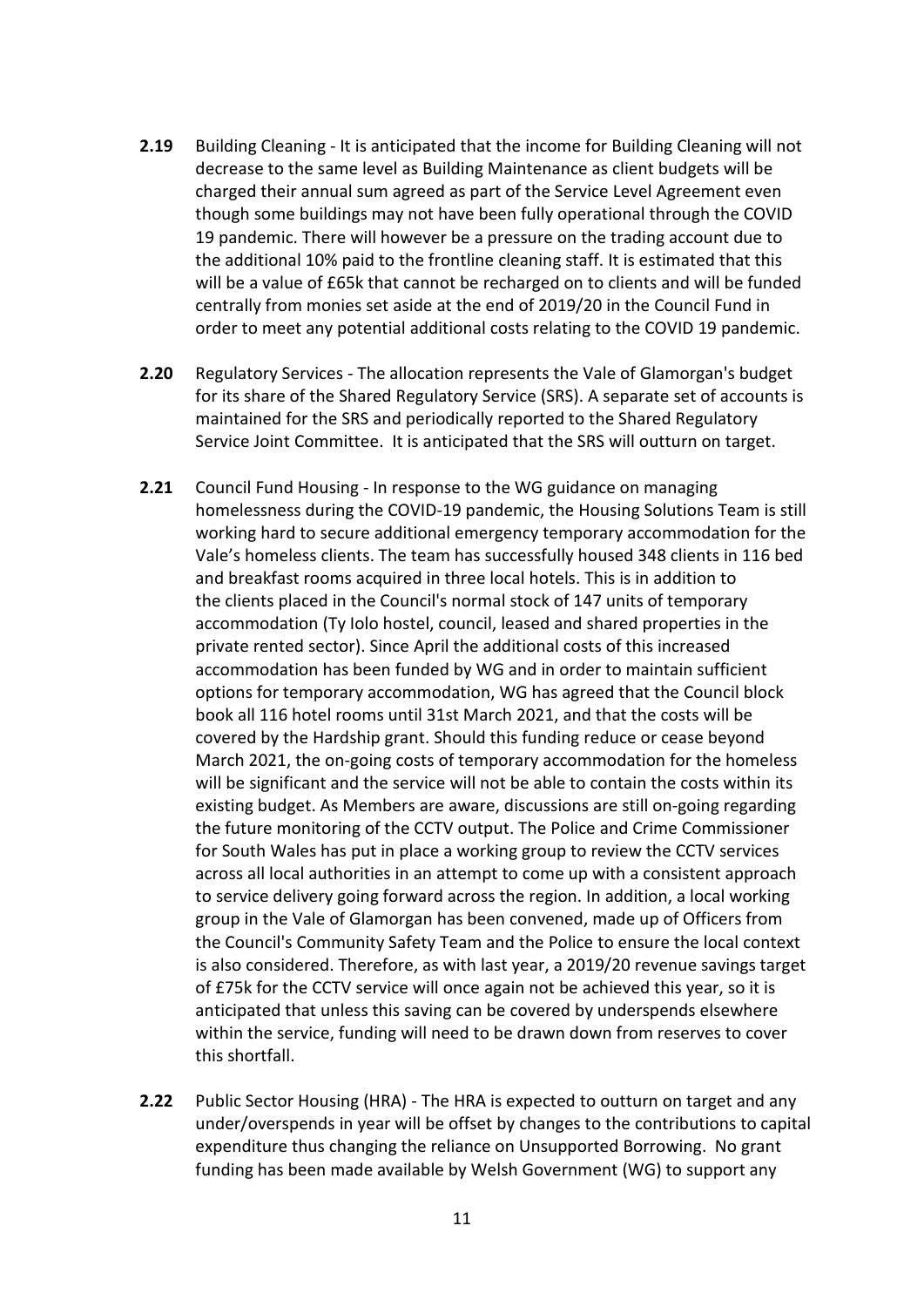additional expenditure incurred as a result of COVID-19. This is on the basis that not all authorities have a HRA and WG is trying to be consistent in its provision of funding across all Welsh authorities.

## **Managing Director and Resources**

- **2.23** Resources As a result of the COVID-19 pandemic the Council has had to invest a considerable sum to upgrade its network infrastructure and security arrangements to enable the move to home working. WG has agreed to pay 50% of such costs from the Hardship grant up to the end of June. Any further expenditure past this date will have to be 100% funded by the Council. This means that the Council will need to find funding of around £293k to cover the shortfall in the investment it has undertaken to facilitate homeworking from revenue and it is proposed that the ICT Fund will be used to cover this gap. Due to the COVID-19 pandemic there has been a loss of income from the Registrars Service and land charges of around £100k. WG has considered that this income has been delayed rather than lost and therefore has only provided funding for 50% of the claim for Registrars for quarter 1. They have also advised that the situation will be reviewed during February 2021 and therefore it is not clear at this stage of the level of any year end adverse variance.
- **2.24** Regeneration Income receipts within this Division remain below target due to the pandemic, but loss of income claims submitted to the Welsh Government during quarters 1 and 2 have greatly assisted the position. Losses included Q1 rent from some commercial tenants' rent holidays as well as countryside parks takings for activities, car parking fees and venue hire for the year to date. If such losses continue to be funded by WG through to the end of the year it is anticipated that this budget should outturn within budget.
- **2.25** Development Management Despite early concerns, planning fees and building regulation fees have been largely unaffected by the pandemic and income levels are broadly in line with profiled targets. This has likely been assisted, in the case of planning fees, by the Welsh Government's announcement of an increase in planning application fee rates as of 1st August 2020. Hence, at this point we are forecasting a breakeven budget this year.
- **2.26** Private Housing The pandemic has badly affected the Disabled Facility Grants activity as clients, often vulnerable by the very nature of the grants, have understandably been anxious about having officers and contractors enter their properties since March. Actual fee income to November is currently £29k against a profiled income of £95k for the period. The Authority has however been successful in claiming lost fees back as part of the lost income claims to the WG, based upon equivalent income for the same period in 2019/20. Should this WG funding continue to year-end it is anticipated that this service will break even.
- **2.27** Rent Allowances It is anticipated that based on existing trends the overspend at year end could be around £230k. This is due to the migration of Housing Benefit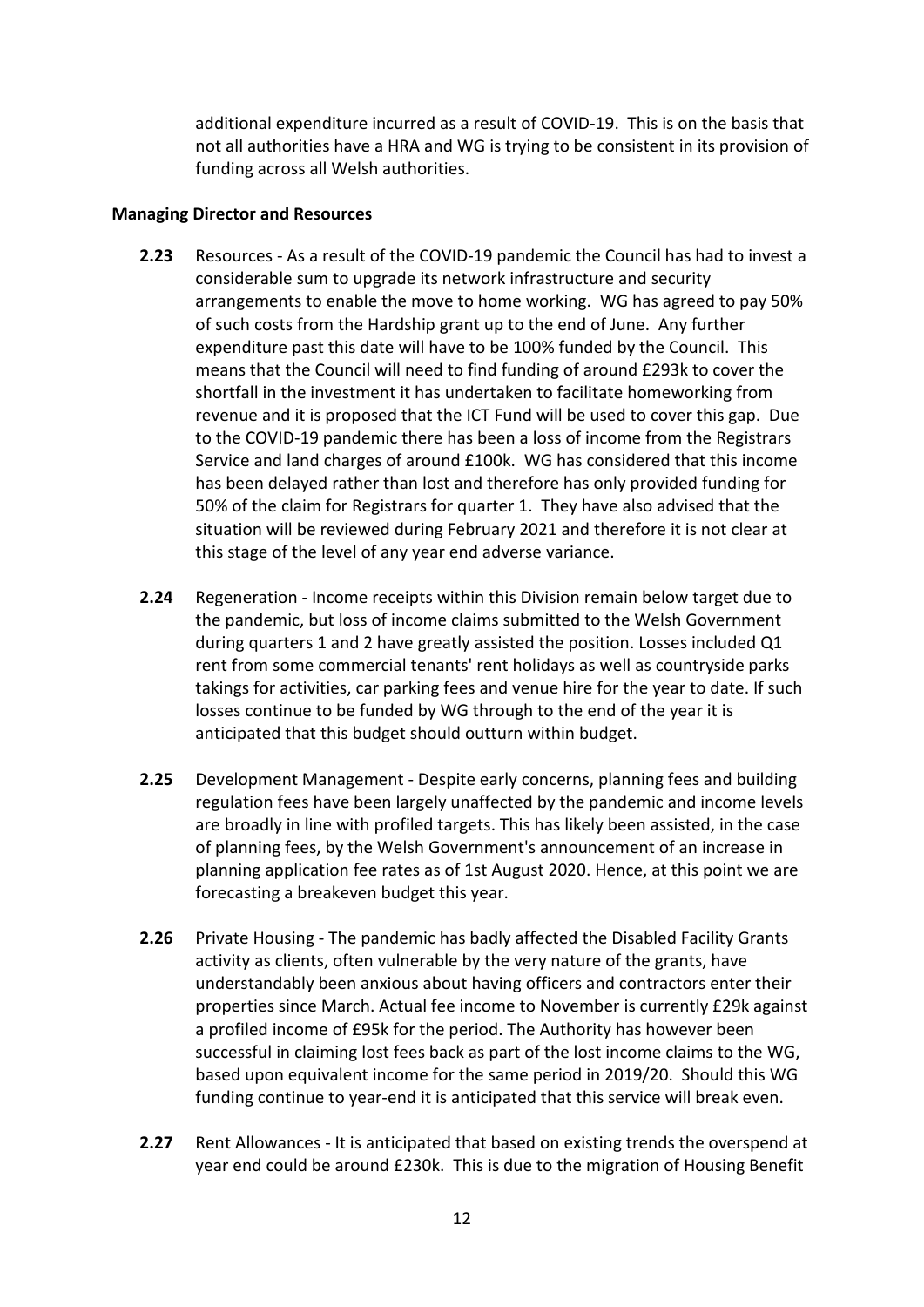claims over to universal credit, impacting on the subsidy the Council receives on its overpayments. If required at year end funding will need to be transferred from the Welfare Reform reserve.

## **General Policy and Council Tax**

**2.28** General Policy - Council Tax collection rates are down 1.2% at the end of November 2020, which in cash terms equates to around £1.1m, however, this is in part due to some customers deferring payments from April/May this year to February/March next year. The recovery process had been recommenced with the first court date scheduled for mid-January 2021. Information is being provided to WG on a regular basis regarding this issue.

## **2020/21 Efficiency Targets**

- **2.29** As part of the Final Revenue Budget Proposals for 2020/21, an efficiency target of £247k was set for the Council, which as a result of a positive settlement from WG, was greatly reduced from targets set in recent years. No efficiency target was set for schools. Attached at Appendix 1 is a statement detailing all efficiency targets for 2020/21.
- **2.30** Each efficiency target has been given a RAG status. Green indicates that it is anticipated that the target will be achieved in full within the year, amber indicates that it is considered that the saving in the year will be within 20% of the target and red indicates that the saving to be achieved in year will be less than 80% of the target.
- **2.31** Services are anticipating achieving their efficiency target this year.
- **2.32** Further updates on progress against the efficiency targets will be provided to members during the year.

# **3. How do proposals evidence the Five Ways of Working and contribute to our Well-being Objectives?**

- **3.1** The revenue budget has been set in order to support services in the delivery of the Council's Well-being objectives. It is therefore important for expenditure to be monitored to ensure that these objectives are being delivered.
- **3.2** The revenue budget has been set and is monitored to reflect the 5 ways of working.
- **3.3 Looking to the long term** The setting of the revenue budget requires planning for the future and takes a strategic approach to ensure services are sustainable and that future need and demand for services is understood.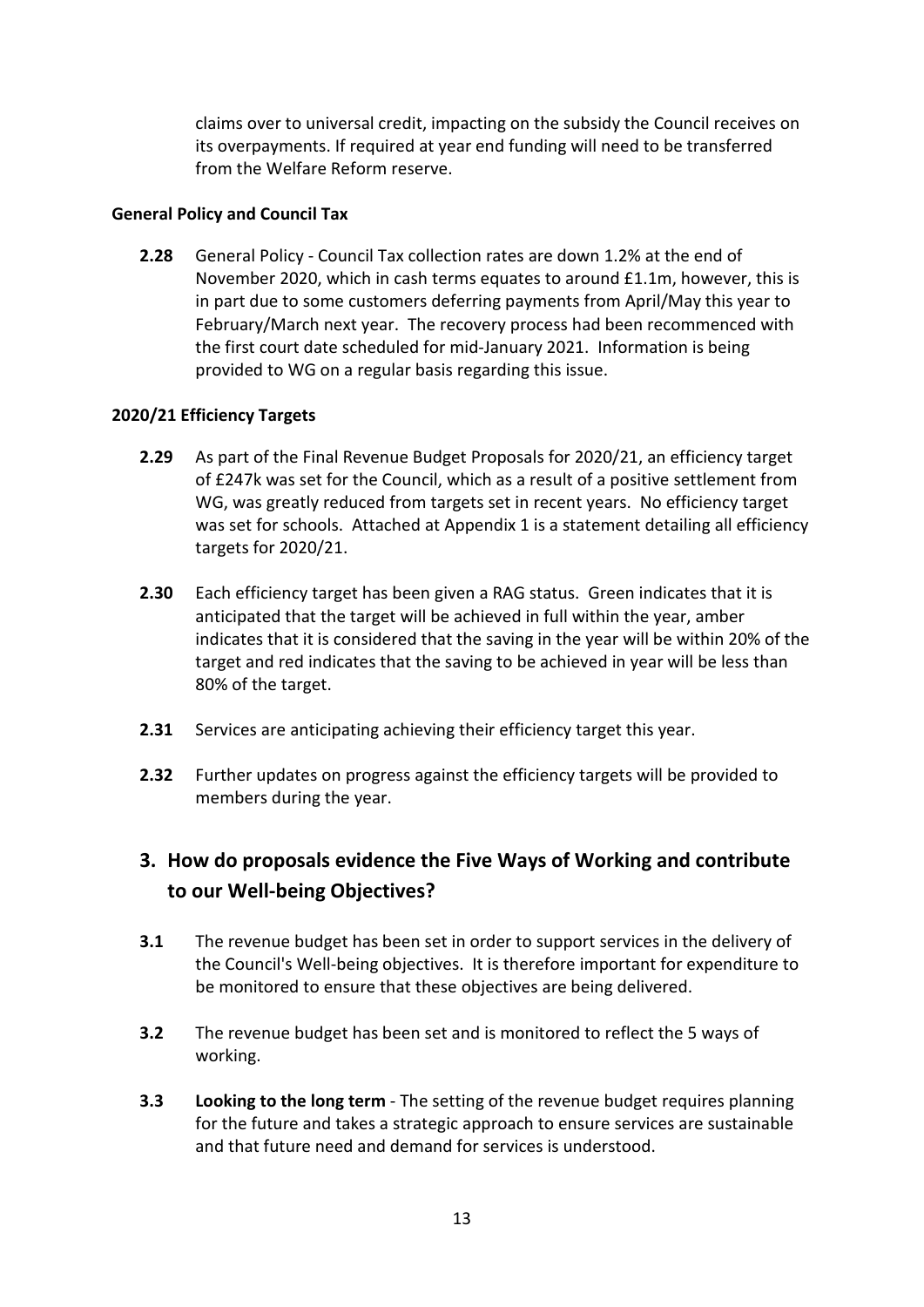- **3.4 Taking an integrated approach** The revenue budgets include services which work with partners to deliver services e.g. Health via ICF.
- **3.5 Involving the population in decisions** As part of the revenue budget setting process there has been engagement with residents, customers and partners.
- **3.6 Working in a collaborative way** The revenue budgets include services which operate on a collaborative basis e.g. Shared Regulatory Service, Vale Valleys and Cardiff Adoption Service.
- **3.7 Understanding the root cause of issues and preventing them** Monitoring the revenue budget is a proactive way of understanding the financial position of services in order to tackle issue at the source as soon as they arise.

# **4. Resources and Legal Considerations**

## **Financial**

**4.1** As detailed in the body of the report.

## **Legal (Including Equalities)**

**4.2** There are no legal implications

# **5. Background Papers**

None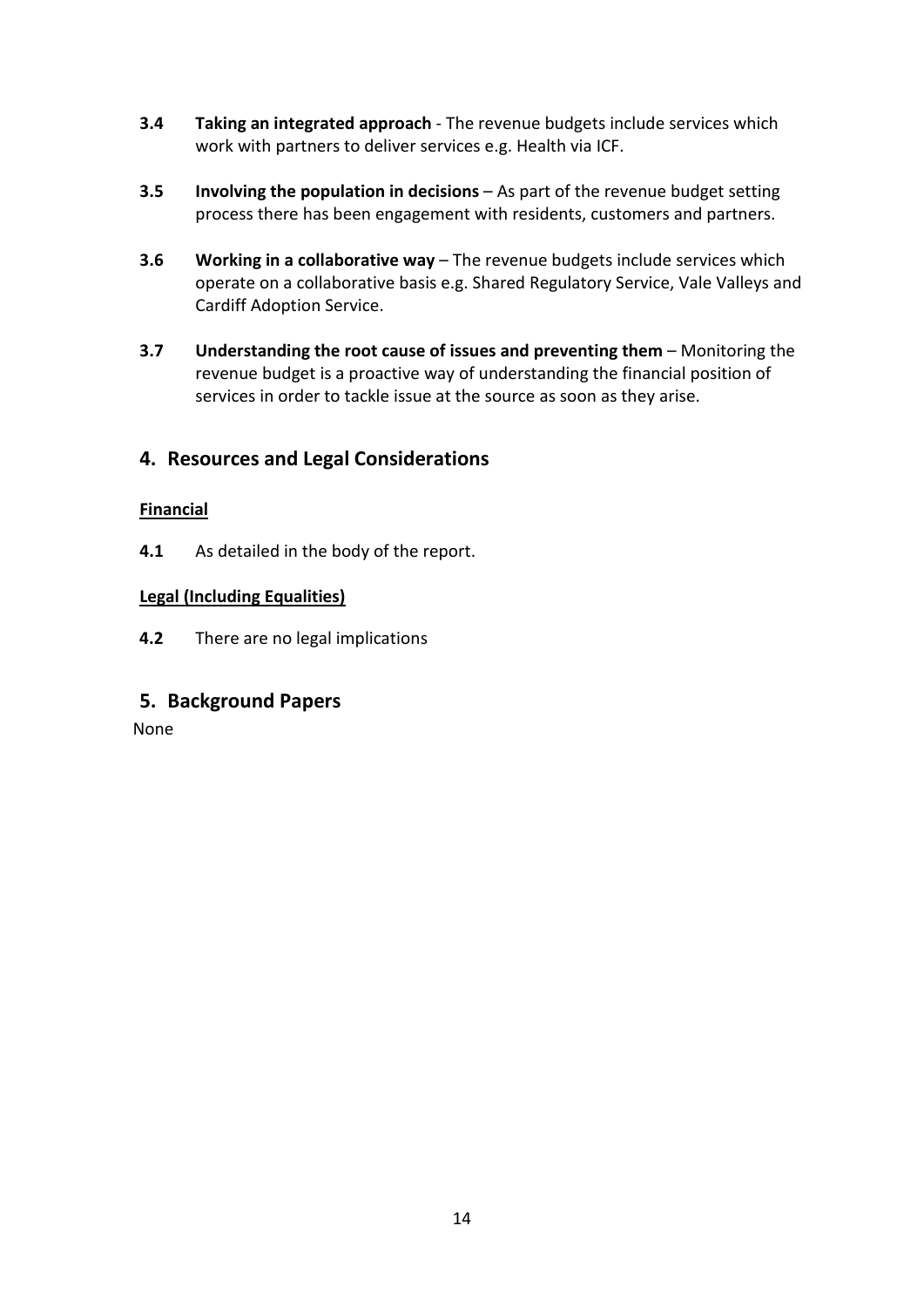### **PROGRESS ON APPROVED EFFICIENCIES 2020/21 APPENDIX 1**

| <b>Title of Saving</b>                                                                     | <b>Total</b><br><b>Efficiency</b> | Projected<br><b>Efficiency</b> | <b>RAG</b><br><b>Status</b> | <b>Update Comments, Issues &amp; Actions</b> | <b>Relevant Scrutiny</b><br><b>Committee</b>  | <b>Project Manager</b> |
|--------------------------------------------------------------------------------------------|-----------------------------------|--------------------------------|-----------------------------|----------------------------------------------|-----------------------------------------------|------------------------|
|                                                                                            | £000                              | £000                           |                             |                                              |                                               |                        |
| <b>LEARNING AND SKILLS</b><br><b>Strategy, Culture, Community Learning &amp; Resources</b> |                                   |                                |                             |                                              |                                               |                        |
| <b>General Efficiencies</b>                                                                | 45                                |                                | 45 Green                    | General reduction in budgets                 | Learning & Culture                            | <b>Trevor Baker</b>    |
| Total Strategy, Culture, Community Learning & Resources                                    | 45                                | 45                             |                             |                                              |                                               |                        |
| <b>TOTAL LEARNING AND SKILLS</b>                                                           | 45                                | 45                             |                             |                                              |                                               |                        |
| <b>SOCIAL SERVICES</b>                                                                     |                                   |                                |                             |                                              |                                               |                        |
| <b>Adults Services</b><br>Review of Complex Cases                                          | 100                               |                                | 100 Green                   | Cases in the process of being reviewed       | Health Living & Social Care Suzanne Clifton   |                        |
| <b>Total Adults Services</b>                                                               | 100                               | 100                            |                             |                                              |                                               |                        |
|                                                                                            |                                   |                                |                             |                                              |                                               |                        |
| <b>TOTAL SOCIAL SERVICES</b>                                                               | 100                               | 100                            |                             |                                              |                                               |                        |
| <b>ENVIRONMENT AND HOUSING</b>                                                             |                                   |                                |                             |                                              |                                               |                        |
| <b>Neighbourhood Services and Transport</b>                                                |                                   |                                |                             |                                              |                                               |                        |
| <b>General Efficiencies</b>                                                                | 28                                |                                | 28 Green                    | General reduction in budgets                 | Environment & Regeneration Emma Reed          |                        |
| <b>Total Neighbourhood Services and Transport</b>                                          | 28                                | 28                             |                             |                                              |                                               |                        |
| TOTAL ENVIRONMENT AND HOUSING                                                              | 28                                | 28                             |                             |                                              |                                               |                        |
| <b>MANAGING DIRECTOR AND RESOURCES</b>                                                     |                                   |                                |                             |                                              |                                               |                        |
| <b>Legal and Democratic Services</b>                                                       |                                   |                                |                             |                                              |                                               |                        |
| <b>Members Printing</b>                                                                    | $\mathbf 1$                       |                                | 1 Green                     | Budget reduction made                        | Corporate Performance &<br><b>Resources</b>   | Debbie Marles          |
| Lease                                                                                      | 3                                 |                                | 3 Green                     | <b>Budget reduction made</b>                 | Corporate Performance &<br><b>Resources</b>   | Debbie Marles          |
| <b>Total Legal and Democratic Services</b>                                                 | $\overline{\mathbf{4}}$           | $\boldsymbol{4}$               |                             |                                              |                                               |                        |
| Regeneration                                                                               |                                   |                                |                             |                                              |                                               |                        |
| <b>Staff Restructure</b>                                                                   | 40                                |                                | 40 Green                    | Staff restructure complete                   | Environment & Regeneration Marcus Goldsworthy |                        |
| <b>Total Regeneration</b>                                                                  | 40                                | 40                             |                             |                                              |                                               |                        |